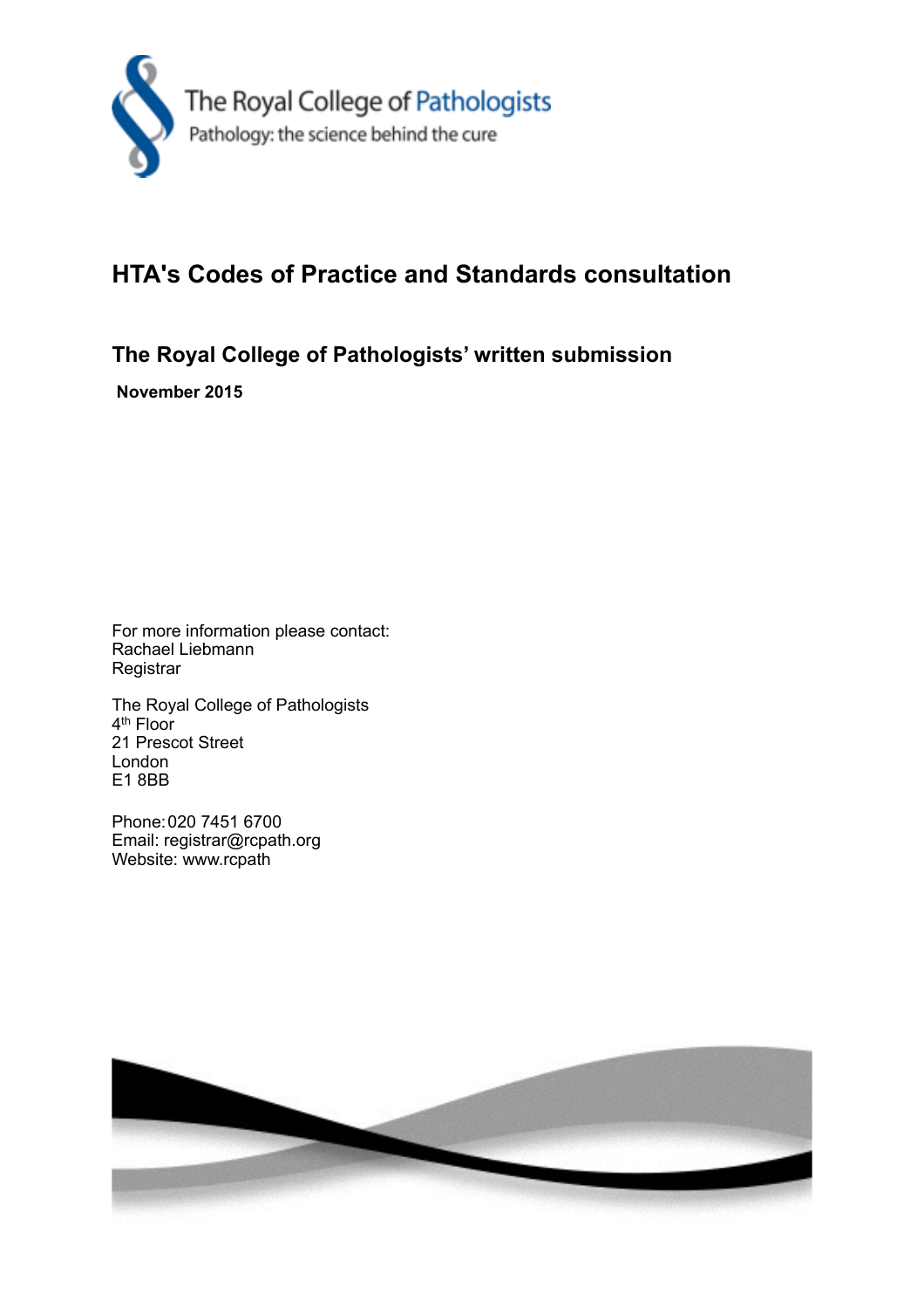## **1 About the Royal College of Pathologists**

**1.1** The Royal College of Pathologists (RCPath) is a professional membership organisation with charitable status. It is committed to setting and maintaining professional standards and to promoting excellence in the teaching and practice of pathology. Pathology is the science at the heart of modern medicine and is involved in 70 per cent of all diagnoses made within the National Health Service. The College aims to advance the science and practice of pathology, to provide public education, to promote research in pathology and to disseminate the results. We have over 10,000 members across 19 specialties working in hospital laboratories, universities and industry worldwide to diagnose, treat and prevent illness.

**1.2** The Royal College of Pathologists comments on the HTA's Codes of Practice and Standards consultation. The following comments were made by Fellows of the College during the consultation which ran from 24th July until 30th October 2015 and collated by Dr Rachael Liebmann, Registrar.

## **2 General consultation responses:**

**2.1** In recent years RCPath Fellows have became increasingly concerned that the standards applied by the regulators to hospitals [relating to body and tissue storage, handling, record keeping and audits of delays] were not being applied in a similar way to monitor and regulate undertaker services, nor the related work of the coroner's office and officers. This results in an unbalanced approach to accountability and does not give a framework for a whole systems approach to detect and address shortfalls and apply accountabilities appropriately. This may both have a negative impact on hospital staff involved and also may not be in the best overall public interest. Additionally the formal role of the Designated Individual (DI) and the emphasis within training as well as at site visits and in written communications from HTA of the potential personal legal accountability for breach of regulations has made it difficult to recruit into the DI role probably the most appropriate staff i.e. consultants involved directly in morbid anatomy provision.

**2.2** The Royal College of Pathologists supports the recommendation by the Association of Anatomical Pathology Technology that two bodies should not be placed on a single mortuary fridge tray.

**2.3** In addition Fellows considered that there was considerable overlap between the roles of pathology accreditation formally Clinical Pathology Accreditation (CPA) and now the United Kingdom Accreditation Service (UKAS) and the HTA. It would appear reasonable to extend the remit of UKAS to include the mortuary functions currently covered by the HTA to reduce duplication and therefore reduce costs.